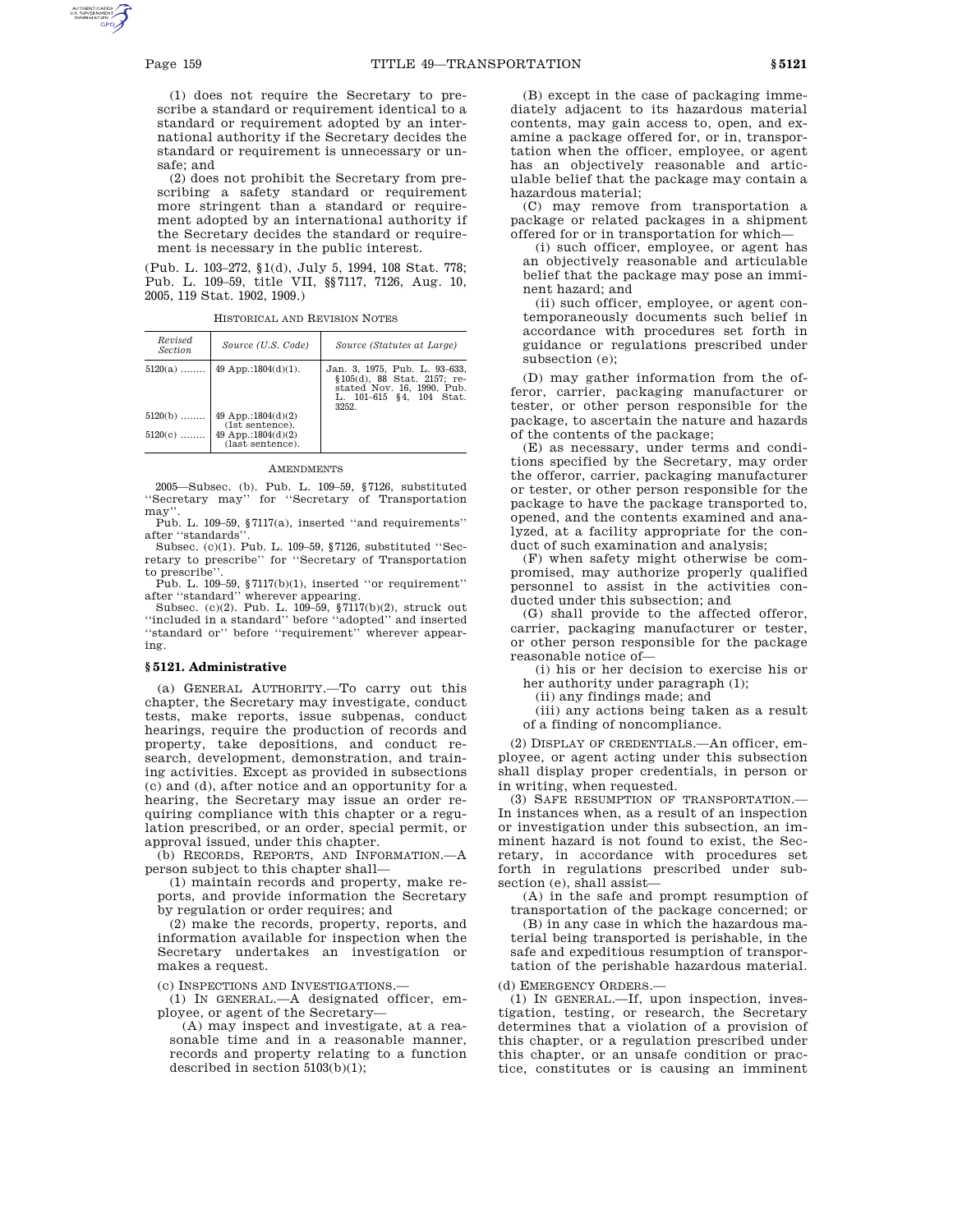hazard, the Secretary may issue or impose emergency restrictions, prohibitions, recalls, or out-of-service orders, without notice or an opportunity for a hearing, but only to the extent necessary to abate the imminent hazard.

(2) WRITTEN ORDERS.—The action of the Secretary under paragraph (1) shall be in a written emergency order that—

(A) describes the violation, condition, or practice that constitutes or is causing the imminent hazard;

(B) states the restrictions, prohibitions, recalls, or out-of-service orders issued or imposed; and

(C) describes the standards and procedures for obtaining relief from the order.

(3) OPPORTUNITY FOR REVIEW.—After taking action under paragraph (1), the Secretary shall provide for review of the action under section 554 of title 5 if a petition for review is filed within 20 calendar days of the date of issuance of the order for the action.

(4) EXPIRATION OF EFFECTIVENESS OF ORDER.— If a petition for review of an action is filed under paragraph (3) and the review under that paragraph is not completed by the end of the 30-day period beginning on the date the petition is filed, the action shall cease to be effective at the end of such period unless the Secretary determines, in writing, that the imminent hazard providing a basis for the action continues to exist.

(5) OUT-OF-SERVICE ORDER DEFINED.—In this subsection, the term ''out-of-service order'' means a requirement that an aircraft, vessel, motor vehicle, train, railcar, locomotive, other vehicle, transport unit, transport vehicle, freight container, potable tank, or other package not be moved until specified conditions have been met.

(e) REGULATIONS.—

(1) TEMPORARY REGULATIONS.—Not later than 60 days after the date of enactment of the Hazardous Materials Transportation Safety and Security Reauthorization Act of 2005, the Secretary shall issue temporary regulations to carry out subsections (c) and (d). The temporary regulations shall expire on the date of issuance of the regulations under paragraph (2).

(2) FINAL REGULATIONS.—Not later than 1 year after such date of enactment, the Secretary shall issue regulations to carry out subsections (c) and (d) in accordance with subchapter II of chapter 5 of title 5.

(3) MATTERS TO BE ADDRESSED.—The regulations issued under this subsection shall address—

(A) the safe and expeditious resumption of transportation of perishable hazardous material, including radiopharmaceuticals and other medical products, that may require timely delivery due to life-threatening situations;

(B) the means by which—

(i) noncompliant packages that present an imminent hazard are placed out-of-service until the condition is corrected; and

(ii) noncompliant packages that do not present a hazard are moved to their final destination;

(C) appropriate training and equipment for inspectors; and

(D) the proper closure of packaging in accordance with the hazardous material regulations.

(f) FACILITY, STAFF, AND REPORTING SYSTEM ON RISKS, EMERGENCIES, AND ACTIONS.—(1) The Secretary shall—

(A) maintain a facility and technical staff sufficient to provide, within the United States Government, the capability of evaluating a risk related to the transportation of hazardous material and material alleged to be hazardous;

(B) maintain a central reporting system and information center capable of providing information and advice to law enforcement and firefighting personnel, other interested individuals, and officers and employees of the Government and State and local governments on meeting an emergency related to the transportation of hazardous material; and

(C) conduct a continuous review on all aspects of transporting hazardous material to decide on and take appropriate actions to ensure safe transportation of hazardous material.

(2) Paragraph (1) of this subsection does not prevent the Secretary from making a contract with a private entity for use of a supplemental reporting system and information center operated and maintained by the contractor.

(g) GRANTS AND COOPERATIVE AGREEMENTS.— The Secretary may enter into grants and cooperative agreements with a person, agency, or instrumentality of the United States, a unit of State or local government, an Indian tribe, a foreign government (in coordination with the Department of State), an educational institution, or other appropriate entity—

(1) to expand risk assessment and emergency response capabilities with respect to the safety and security of transportation of hazardous material;

(2) to enhance emergency communications capacity as determined necessary by the Secretary, including the use of integrated, interoperable emergency communications technologies where appropriate;

(3) to conduct research, development, demonstration, risk assessment, and emergency response planning and training activities; or

(4) to otherwise carry out this chapter.

(h) REPORT.—The Secretary shall, once every 2 years, prepare and transmit to the Committee on Transportation and Infrastructure of the House of Representatives and the Committee on Commerce, Science, and Transportation of the Senate a comprehensive report on the transportation of hazardous materials during the preceding 2 calendar years. The report shall include—

(1) a statistical compilation of accidents and casualties related to the transportation of hazardous material;

(2) a list and summary of applicable Government regulations, criteria, orders, and special permits;

(3) a summary of the basis for each special permit;

(4) an evaluation of the effectiveness of enforcement activities relating to a function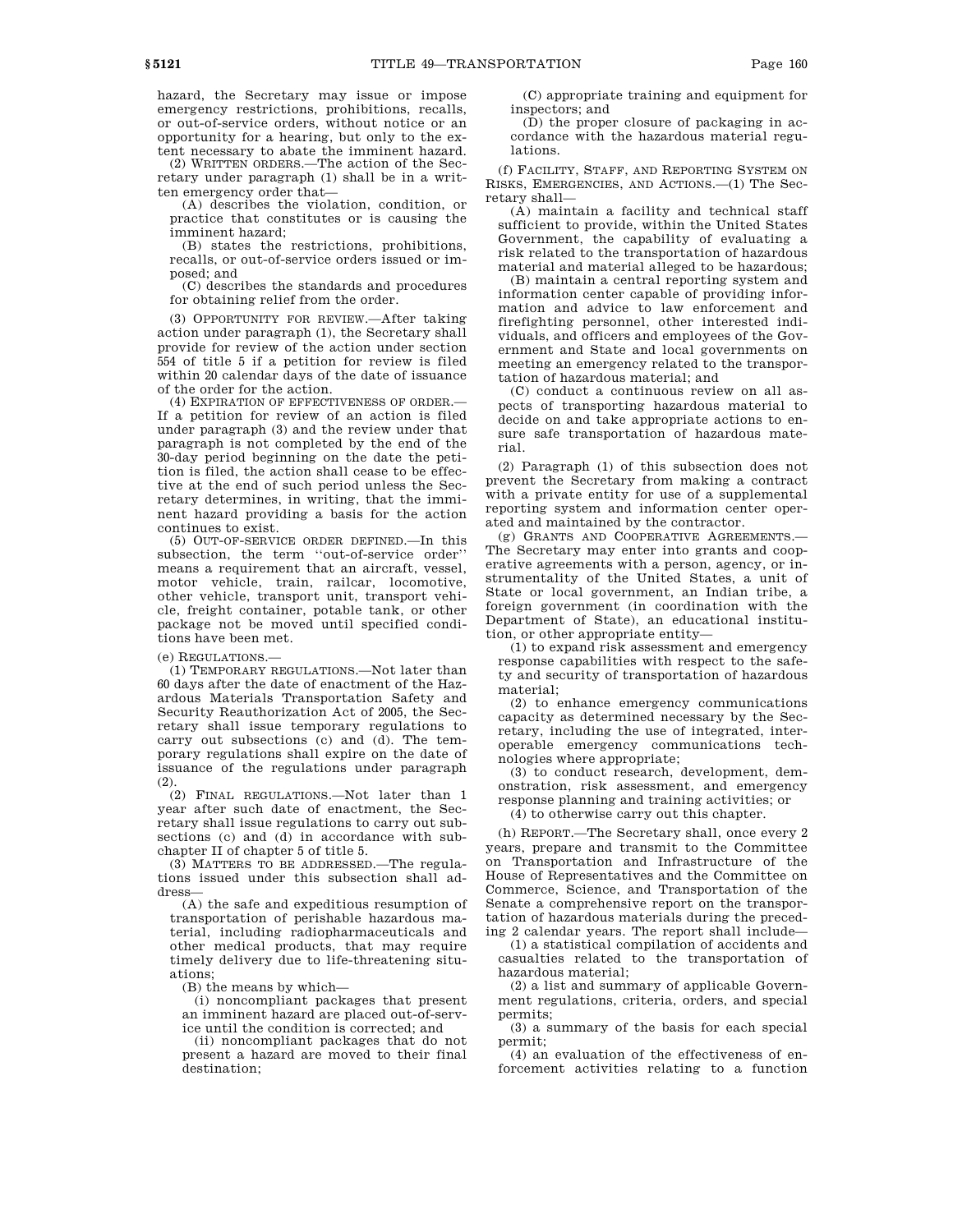regulated by the Secretary under section 5103(b)(1) and the degree of voluntary compliance with regulations;

(5) a summary of outstanding problems in carrying out this chapter in order of priority; and

(6) recommendations for appropriate legislation.

(Pub. L. 103–272, §1(d), July 5, 1994, 108 Stat. 779; Pub. L. 103–311, title I, §§108, 117(a)(2), Aug. 26, 1994, 108 Stat. 1674, 1678; Pub. L. 109–59, title VII, §§7118, 7126, Aug. 10, 2005, 119 Stat. 1902, 1909; Pub. L. 110–244, title III, §302(e), June 6, 2008, 122 Stat. 1618; Pub. L. 112–141, div. C, title II, §32501(c), title III, §33009(a), (b)(1), (c), July 6, 2012, 126 Stat. 803, 836, 837.)

HISTORICAL AND REVISION NOTES

| Revised<br><i>Section</i> | Source (U.S. Code)                                                                  | Source (Statutes at Large)                                                                                                                             |
|---------------------------|-------------------------------------------------------------------------------------|--------------------------------------------------------------------------------------------------------------------------------------------------------|
| $5121(a)$                 | 49 App.:1808(a) (1st)<br>sentence, last sen-<br>tence words be-<br>fore semicolon). | Jan. 3, 1975, Pub. L. 93–633,<br>§109(a) (1st sentence, last<br>sentence words before<br>semicolon), $(b)$ , $(c)$ , 88<br>Stat. 2159.                 |
| $5121(b)$<br>$5121(c)$    | $49$ App.:1808(b).<br>49 App.:1808 $(c)$ .                                          |                                                                                                                                                        |
| $5121(d)$                 | 49 App.:1808(d).                                                                    | Jan. 3, 1975. Pub. L. 93-633.<br>§109(d), 88 Stat. 2159; Oct.<br>30, 1984, Pub. L. 98-559,<br>§1(a), 98 Stat, 2907: Nov.<br>16. 1990. Pub. L. 101-615. |
| $5121(e)$                 | $49$ App.:1808(e).                                                                  | §11.104 Stat.3259.<br>Jan. 3, 1975. Pub. L. 93-633.<br>§109(e), 88 Stat. 2159; Oct.<br>30, 1984, Pub. L. 98-559,<br>§1(b), 98 Stat, 2907.              |

In subsection (a), the words ''to the extent necessary . . . his responsibilities under'' and ''relevant'' are omitted as surplus. The word ''documents'' is omitted as being included in ''records''. The words ''directly or indirectly'' are omitted as surplus. The word ''prescribed'' is substituted for ''issued'' for consistency in the revised title and with other titles of the United States Code.

In subsection (b), before clause (1), the words ''requirements under'' are omitted as surplus. In clause (1), the words ''establish and'' are omitted as surplus. The word ''requires'' is substituted for ''prescribe'' for clarity and consistency.

In subsection  $(c)(1)$ , before clause  $(A)$ , the words ''enter upon . . . and examine'' and ''of persons to the extent such records and properties'' are omitted as surplus. In clause (B), the words ''or shipment by any person'' are omitted as surplus.

In subsection (d)(1), before clause (A), the words ''establish and'' are omitted as executed. In clause (B), the words ''capable of'' are substituted for ''so as to be able to'' to eliminate unnecessary words. The words ''technical and other'' and ''of communities'' are omitted as surplus. The words ''and employees'' are added for consistency in the revised title and with other titles of the Code. In clause (C), the words ''in order'' and ''to be able to'' are omitted as surplus.

In subsection (e), before clause (1), the words ''prepare and'' and ''comprehensive'' are omitted as surplus. In clause (1), the word ''thorough'' is omitted as surplus. In clause (2), the words ''in effect'' are omitted as surplus. In clause (3), the words ''granted or maintained'' are omitted as surplus. In clause (6), the words ''additional . . . as are deemed necessary or'' are omitted as surplus.

## REFERENCES IN TEXT

The date of enactment of the Hazardous Materials Transportation Safety and Security Reauthorization Act of 2005, referred to in subsec. (e), is the date of enactment of title VII of Pub. L. 109–59, which was approved Aug. 10, 2005.

### **AMENDMENTS**

2012—Subsec.  $(c)(1)(G)$ . Pub. L. 112–141, §33009(a), added subpar. (G).

Subsec. (c)(2). Pub. L. 112–141, §32501(c), inserted '', in

person or in writing,'' after ''proper credentials''. Subsec. (e)(3). Pub. L. 112–141, §33009(b)(1), added par. (3).

Subsec. (g)(1). Pub. L. 112–141, §33009(c), inserted ''safety and'' before ''security''.

2008—Subsec. (h)(2). Pub. L. 110–244, §302(e)(1), substituted ''special permits'' for ''exemptions''. Subsec. (h)(3). Pub. L. 110–244, §302(e)(2), substituted

''special permit'' for ''exemption''.

2005—Subsec. (a). Pub. L. 109–59, §7126, substituted ''Secretary may investigate'' for ''Secretary of Transportation may investigate''.

Pub. L. 109–59, §7118(a), inserted ''conduct tests,'' after ''investigate,'' and substituted ''Except as provided in subsections (c) and (d), after'' for ''After'' and ''regulation prescribed, or an order, special permit, or approval issued,'' for ''regulation prescribed''.

Subsec. (b)(1). Pub.  $\tilde{L}$ . 109-59, §7118(b)(1), inserted ''and property'' after ''records''.

Subsec. (b)(2). Pub. L. 109–59, §7118(b)(2), inserted ''property,'' after ''records,'' and ''for inspection'' after ''available'' and substituted ''undertakes an investigation or makes a request'' for ''requests''.

Subsec. (c). Pub. L.  $109-59$ ,  $$7118(c)$ , amended heading and text of subsec. (c) generally. Prior to amendment, text read as follows:

''(1) The Secretary may authorize an officer, employee, or agent to inspect, at a reasonable time and in a reasonable way, records and property related to—

''(A) manufacturing, fabricating, marking, maintaining, reconditioning, repairing, testing, or distributing a packaging or a container for use by a person in transporting hazardous material in commerce; or

''(B) the transportation of hazardous material in commerce.

''(2) An officer, employee, or agent under this subsection shall display proper credentials when requested.''

Subsecs. (d), (e). Pub. L. 109–59, §7118(d), added subsecs. (d) and (e). Former subsecs. (d) and (e) redesignated (f) and (h), respectively.

Subsec. (f). Pub. L. 109–59, §7118(d)(1), redesignated subsec. (d) as (f).

Subsec. (g). Pub. L. 109–59, §7118(e), added subsec. (g). Subsec. (h). Pub. L. 109–59, §7118(f)(1), substituted ''transmit to the Committee on Transportation and Infrastructure of the House of Representatives and the Committee on Commerce, Science, and Transportation of the Senate'' for ''submit to the President for transmittal to the Congress'' in introductory provisions.

Pub. L.  $109-59$ ,  $$7118(d)(1)$ , redesignated subsec. (e) as (h).

Subsec. (h)(4). Pub. L. 109–59, §7118(f)(2), inserted ''relating to a function regulated by the Secretary under section 5103(b)(1)" after "activities".

1994—Subsec. (c)(1)(A). Pub. L. 103–311, §117(a)(2), substituted ''a packaging or a'' for ''a package or''.

Subsec. (e). Pub. L. 103–311, §108, substituted ''Report'' for ''Annual Report'' in heading and substituted first sentence for former first sentence which read as follows: ''The Secretary shall submit to the President, for submission to Congress, not later than June 15th of each year, a report about the transportation of hazardous material during the prior calendar year.''

# EFFECTIVE DATE OF 2012 AMENDMENT

Amendment by Pub. L. 112–141 effective Oct. 1, 2012, see section 3(a) of Pub. L. 112–141, set out as an Effective and Termination Dates of 2012 Amendment note under section 101 of Title 23, Highways.

### PAPERLESS HAZARD COMMUNICATIONS PILOT PROGRAM

Pub. L. 112–141, div. C, title III, §33005, July 6, 2012, 126 Stat. 833, provided that:

''(a) IN GENERAL.—The Secretary [of Transportation] may conduct pilot projects to evaluate the feasibility